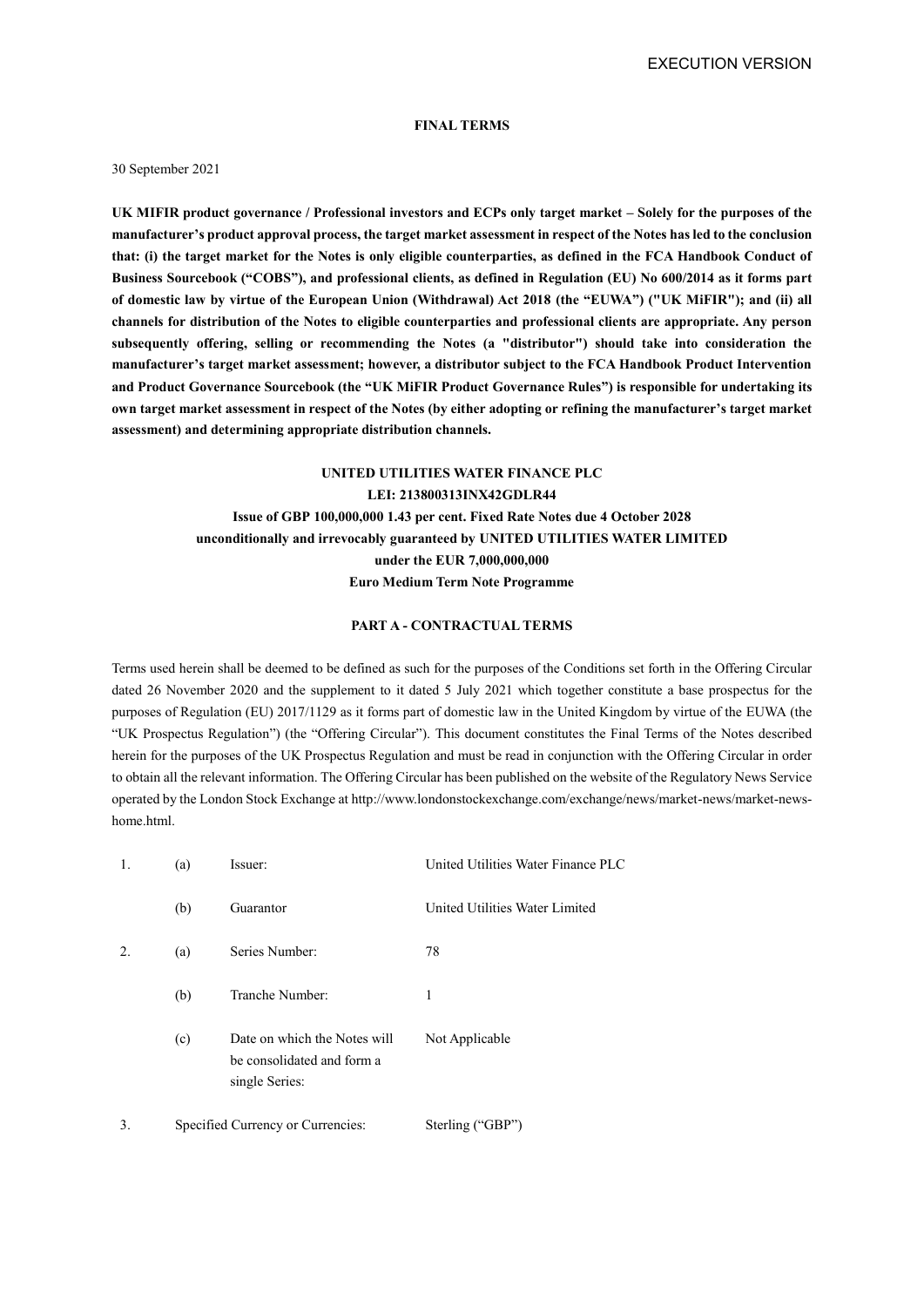4. Aggregate Nominal Amount:

|     | Series:<br>(a)                  |                                                                                                                                                   | GBP 100,000,000                                                                                                                                              |  |
|-----|---------------------------------|---------------------------------------------------------------------------------------------------------------------------------------------------|--------------------------------------------------------------------------------------------------------------------------------------------------------------|--|
|     | (b)                             | Tranche:                                                                                                                                          | GBP 100,000,000                                                                                                                                              |  |
| 5.  | <b>Issue Price:</b>             |                                                                                                                                                   | 100 per cent. of the Aggregate Nominal Amount                                                                                                                |  |
| 6.  | Specified Denominations:<br>(a) |                                                                                                                                                   | GBP 5,000,000 and integral multiples of GBP 5,000,000. No<br>Notes in definitive form will be issued with a denomination<br>above GBP 5,000,000.             |  |
|     | (b)                             | Calculation Amount for Notes<br>in definitive form (and in<br>relation to calculation of interest<br>for Notes in global form see<br>Conditions): | GBP 5,000,000                                                                                                                                                |  |
| 7.  | (a)                             | Issue Date:                                                                                                                                       | 4 October 2021                                                                                                                                               |  |
|     | (b)                             | <b>Interest Commencement Date:</b>                                                                                                                | <b>Issue Date</b>                                                                                                                                            |  |
| 8.  | Maturity Date:                  |                                                                                                                                                   | 4 October 2028                                                                                                                                               |  |
| 9.  | Interest Basis:                 |                                                                                                                                                   | 1.43 per cent. Fixed Rate (see paragraph 15 below)                                                                                                           |  |
| 10. | Redemption/Payment Basis:       |                                                                                                                                                   | Subject to any purchase and cancellation or early redemption,<br>the Notes will be redeemed on the Maturity Date at 100 per cent.<br>of their nominal amount |  |
| 11. | Change of Interest Basis:       |                                                                                                                                                   | Not Applicable                                                                                                                                               |  |
| 12. | Put/Call Options:               |                                                                                                                                                   | Not Applicable                                                                                                                                               |  |
| 13. | (a)                             | Status of the Notes:                                                                                                                              | Senior, unsecured                                                                                                                                            |  |
|     | (b)                             | Status of the Guarantee:                                                                                                                          | Senior, unsecured                                                                                                                                            |  |
|     | (c)                             | Date approval for issuance<br>obtained:                                                                                                           | 5 July 2021                                                                                                                                                  |  |
| 14. |                                 | Method of Distribution:                                                                                                                           | Non-syndicated                                                                                                                                               |  |

# **PROVISIONS RELATING TO INTEREST (IF ANY) PAYABLE**

15. **Fixed Rate Note Provisions** Applicable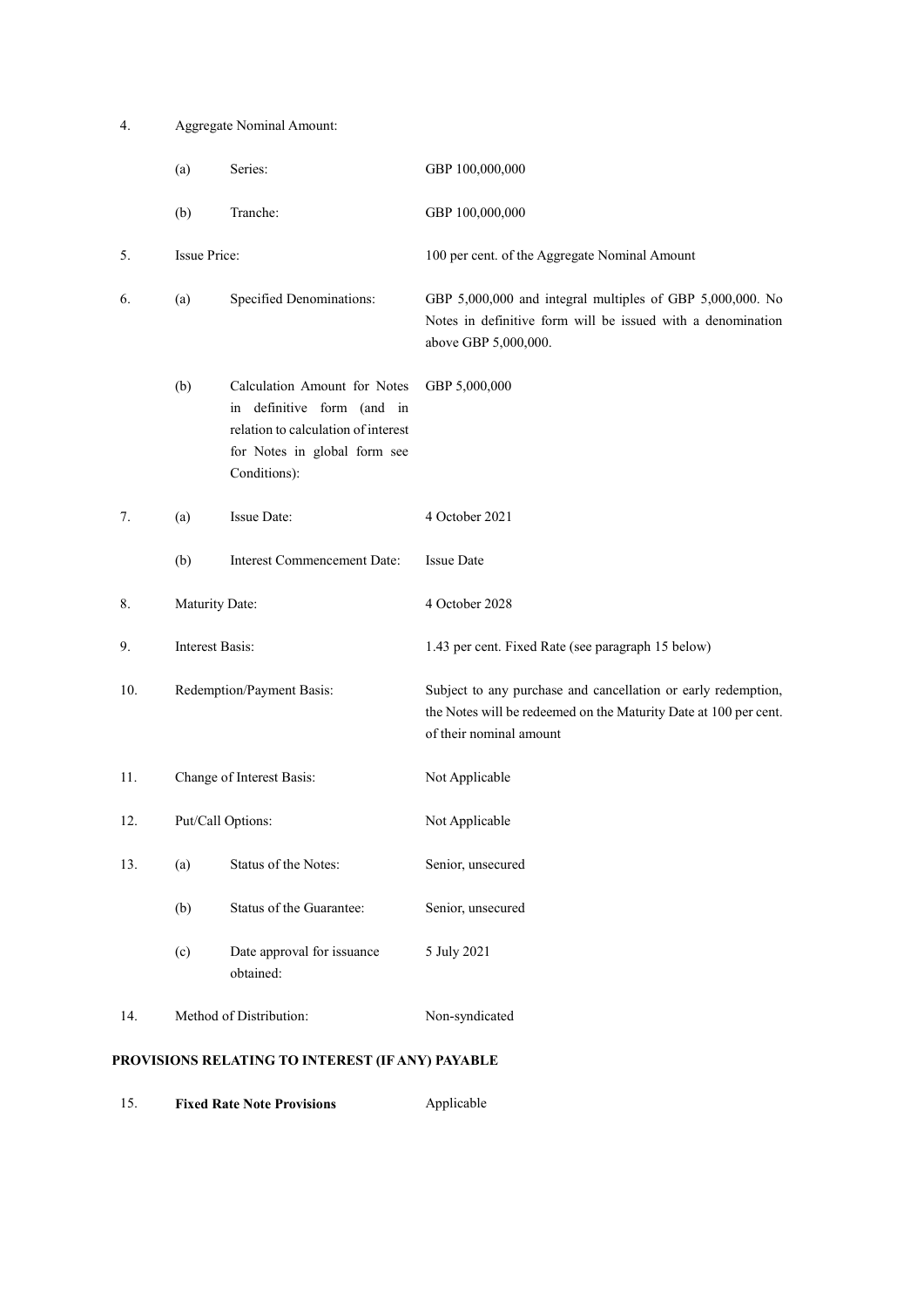|     | (a)          | Rate of Interest:                                                                                                      | 1.43 per cent. per annum payable annually in arrear on each<br><b>Interest Payment Date</b>       |
|-----|--------------|------------------------------------------------------------------------------------------------------------------------|---------------------------------------------------------------------------------------------------|
|     | (b)          | Interest Payment Date(s):                                                                                              | 4 October in each year from and including 4 October 2022 up to<br>and including the Maturity Date |
|     | (c)          | Fixed Coupon Amount(s) for<br>Notes in definitive form (and in<br>relation to Notes in global form<br>see Conditions): | GBP 71,500.00 per Calculation Amount                                                              |
|     | (d)          | Broken Amount(s) for Notes in<br>definitive form (and in relation<br>to Notes in global form see<br>Conditions):       | Not Applicable                                                                                    |
|     | (e)          | Day Count Fraction:                                                                                                    | Actual/Actual (ICMA)                                                                              |
|     | (f)          | Determination Date(s):                                                                                                 | 4 October in each year                                                                            |
| 16. |              | <b>Floating Rate Note Provisions</b>                                                                                   | Not Applicable                                                                                    |
| 17. |              | <b>Zero Coupon Note Provisions</b>                                                                                     | Not Applicable                                                                                    |
| 18. | <b>Index</b> | <b>Interest/Redemption</b><br>Linked<br><b>Note Provisions</b>                                                         | Not Applicable                                                                                    |

# **PROVISIONS RELATING TO REDEMPTION**

| 19. | Notice periods for Condition 9.2:                                                                                    | Minimum period: 30 days              |
|-----|----------------------------------------------------------------------------------------------------------------------|--------------------------------------|
|     |                                                                                                                      | Maximum period: 60 days              |
| 20. | Issuer Call:                                                                                                         | Not Applicable                       |
| 21. | Investor Put:                                                                                                        | Not Applicable                       |
| 22. | Final Redemption Amount:                                                                                             | GBP 5,000,000 per Calculation Amount |
| 23. | Early Redemption Amount payable on<br>redemption for taxation reasons,<br>indexation reasons or on event of default: | GBP 5,000,000 per Calculation Amount |

# **GENERAL PROVISIONS APPLICABLE TO THE NOTES**

| Form of Notes: | <b>Bearer Notes:</b> |
|----------------|----------------------|
|----------------|----------------------|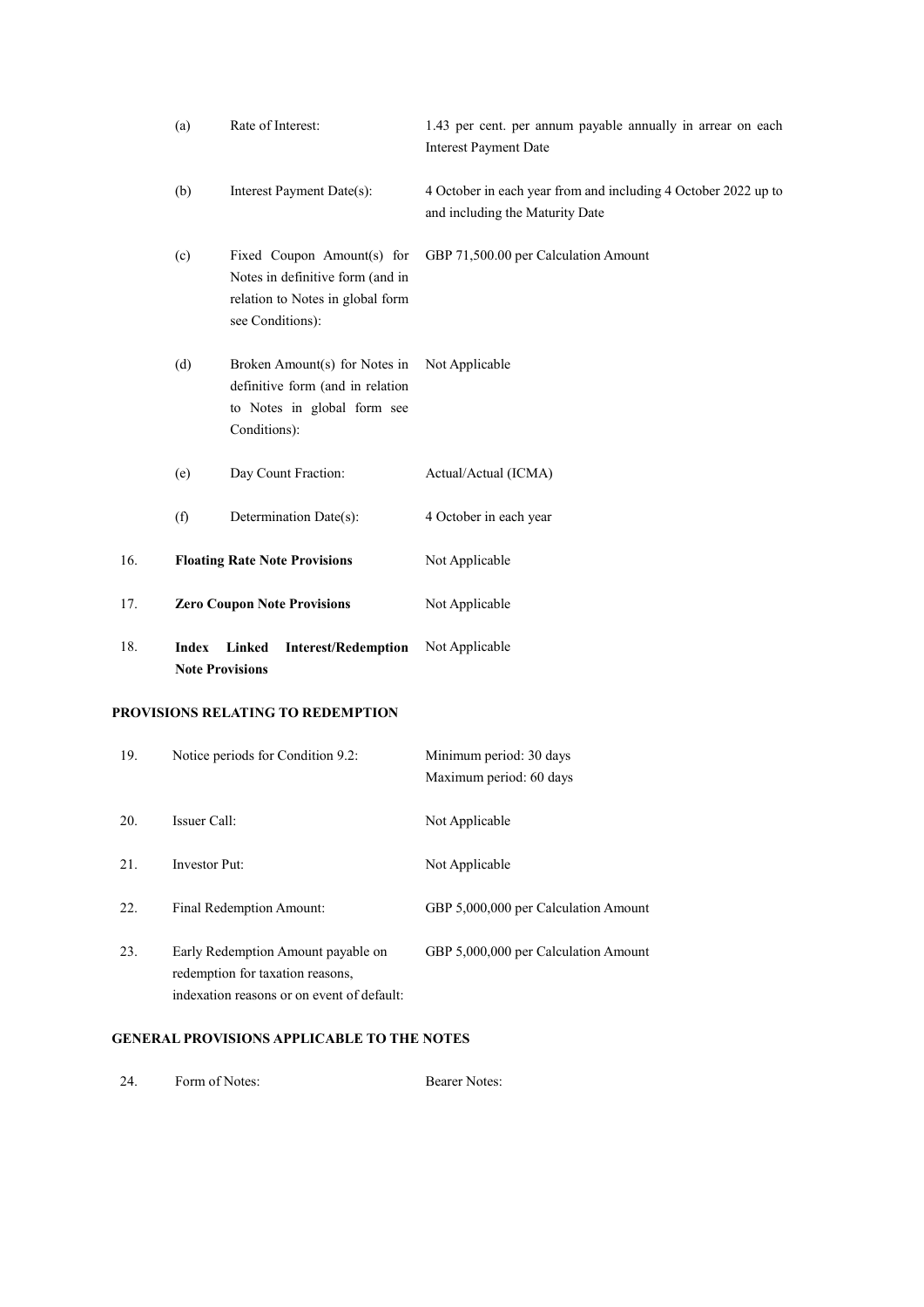Temporary Global Note exchangeable for a Permanent Global Note which is exchangeable for Definitive Notes only upon an Exchange Event

| 25. | New Global Notes ("NGN") / New<br>Safekeeping Structure ("NSS"):             | NGN                           |
|-----|------------------------------------------------------------------------------|-------------------------------|
| 26. | Additional Financial Centre(s):                                              | Not Applicable                |
| 27. | Talons for future Coupons or Receipts to<br>be attached to Definitive Notes: | No.                           |
| 28. | Redenomination applicable:                                                   | Redenomination not applicable |
| 29. | Details Relating to Instalment Notes                                         | Not Applicable                |

## **THIRD PARTY INFORMATION**

The description of the ratings in Part B, paragraph 2 of these Final Terms has been extracted from the websites of Moody's, S&P and Fitch (each as defined below). Each of the Issuer and the Guarantor confirms that such information has been accurately reproduced and that, so far as it is aware and is able to ascertain from information published by S&P, Moody's and Fitch (as applicable), no facts have been omitted which would render the reproduced information inaccurate or misleading.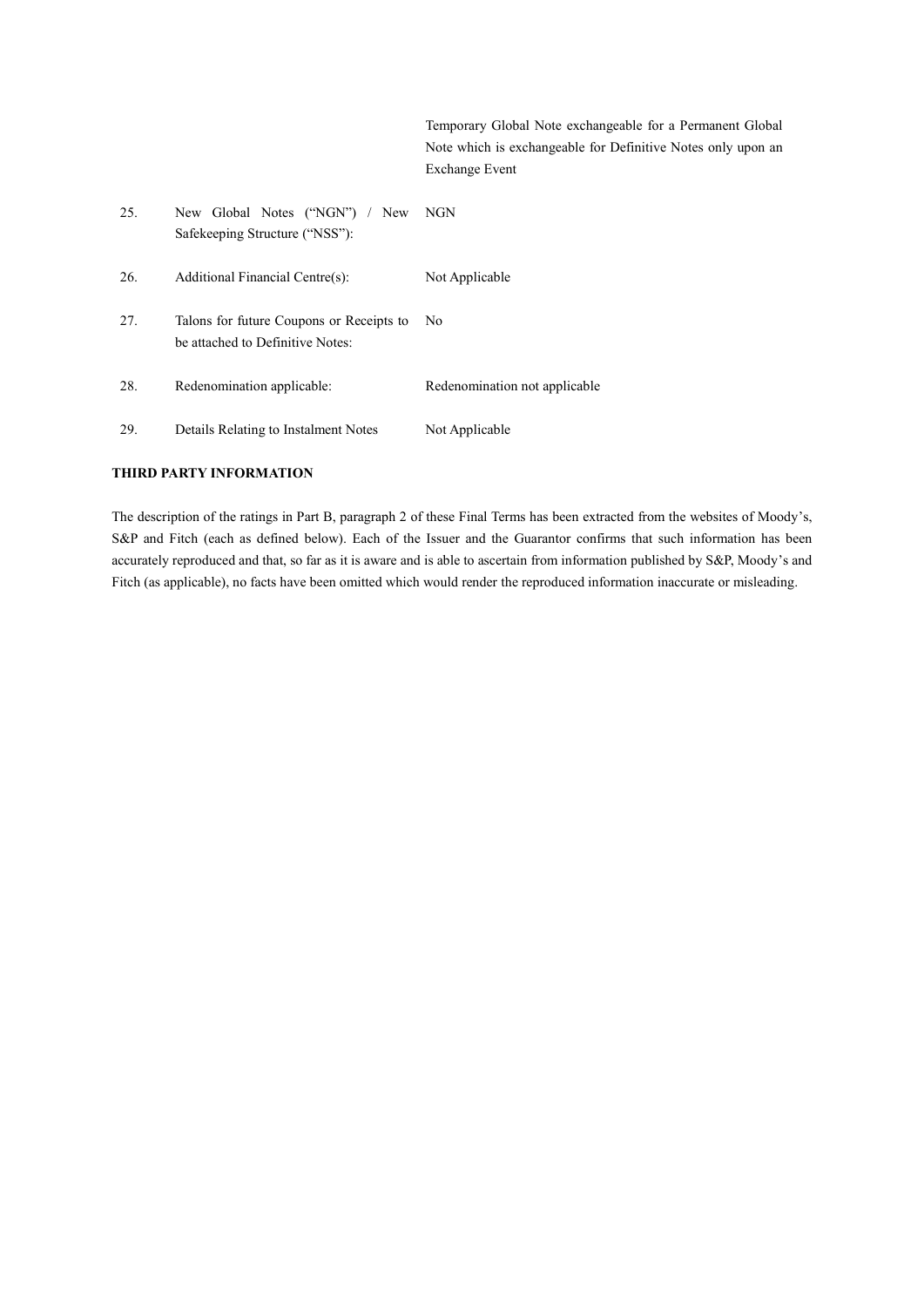Signed on behalf of the Issuer:

B4 murply By:

Duly authorised

Signed on behalf of the Guarantor:

B4 Murphy By:

Duly authorised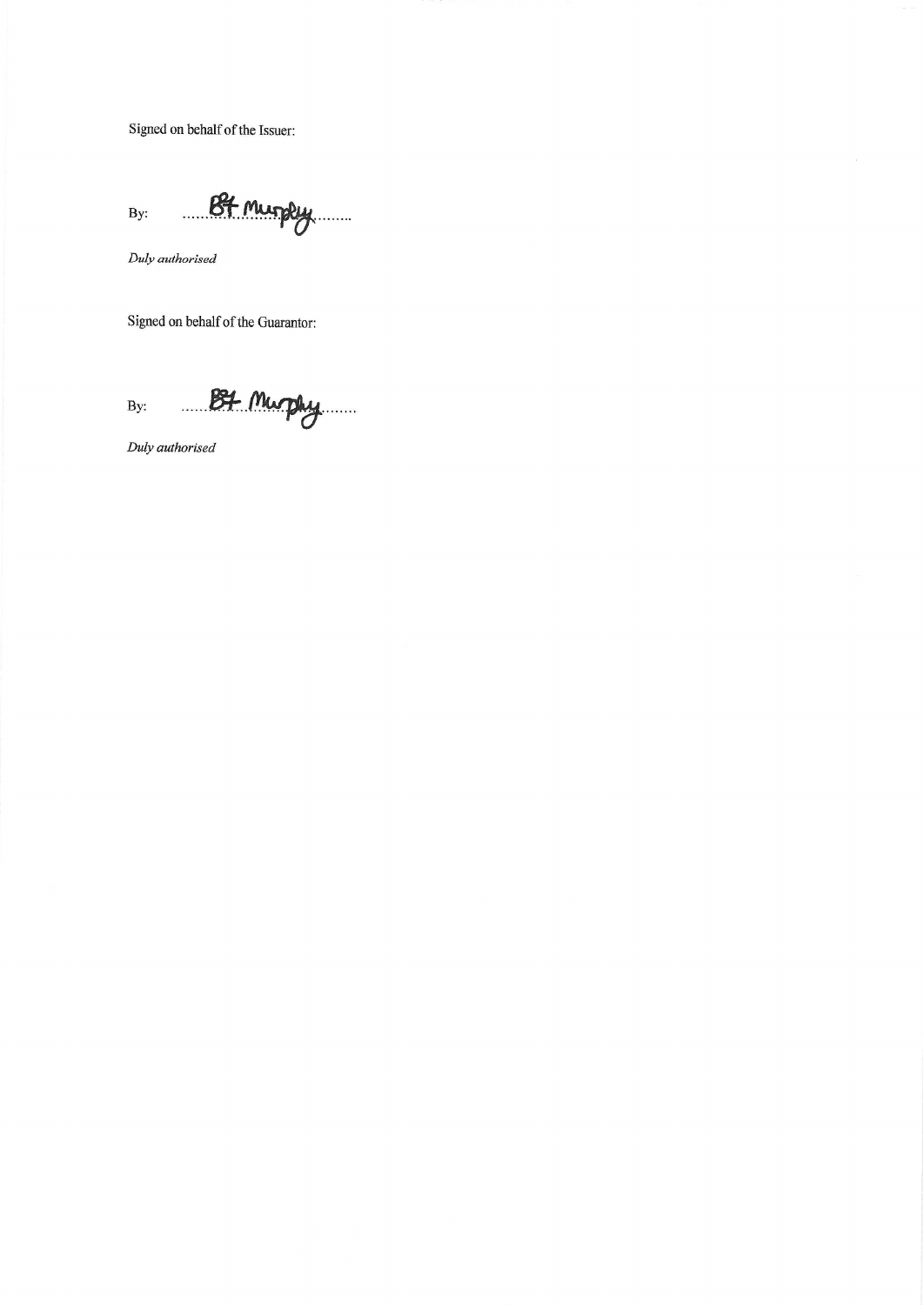#### **PART B - OTHER INFORMATION**

# **1. LISTING** (a) Listing: London (b) Admission to trading: Application will be made by the Issuer (or on its behalf) for the Notes to be admitted to trading on the London Stock Exchange's regulated market and listing on the Official List of the FCA with effect from the Issue Date. (c) Estimate of total expenses related to admission to trading: GBP 4,840 **2. RATINGS** Ratings: The Notes to be issued are expected to be rated: A3 by Moody's Investors Services Ltd ("Moody's") BBB+ by S&P Global Ratings UK Limited ("S&P") A- by Fitch Ratings Limited ("Fitch") Each of Moody's, S&P and Fitch is established in the UK and registered under Regulation (EC) No. 1060/2009 as it forms part of UK domestic law by virtue of the EUWA (the "CRA Regulation"). The ratings of Moody's, S&P and Fitch are endorsed by Moody's Deutschland GmbH ("Moody's Europe"), S&P Global Ratings Europe Limited ("S&P Europe") and Fitch Ratings Ireland Limited ("Fitch Europe") respectively in accordance with Regulation (EC) No. 1060/2009 (as amended) (the "CRA Regulation") for use in the EU. Each of Moody's Europe, S&P Europe and Fitch Europe is established in the EU and registered under the CRA Regulation. As such, each of Moody's Europe, S&P Europe and Fitch Europe is included in the list of credit rating agencies published by the European Securities and Markets Authority on its website at https://www.esma.europa.eu/supervision/credit-

Obligations rated 'A' by Moody's are judged to be uppermedium grade and are subject to low credit risk. The modifier '3' indicates that the obligation ranks in the lower end of its generic rating category. (Source: https://www.moodys.com/researchdocumentcontentpage.aspx? docid=PBC\_79004).

rating-agencies/risk in accordance with the CRA Regulation.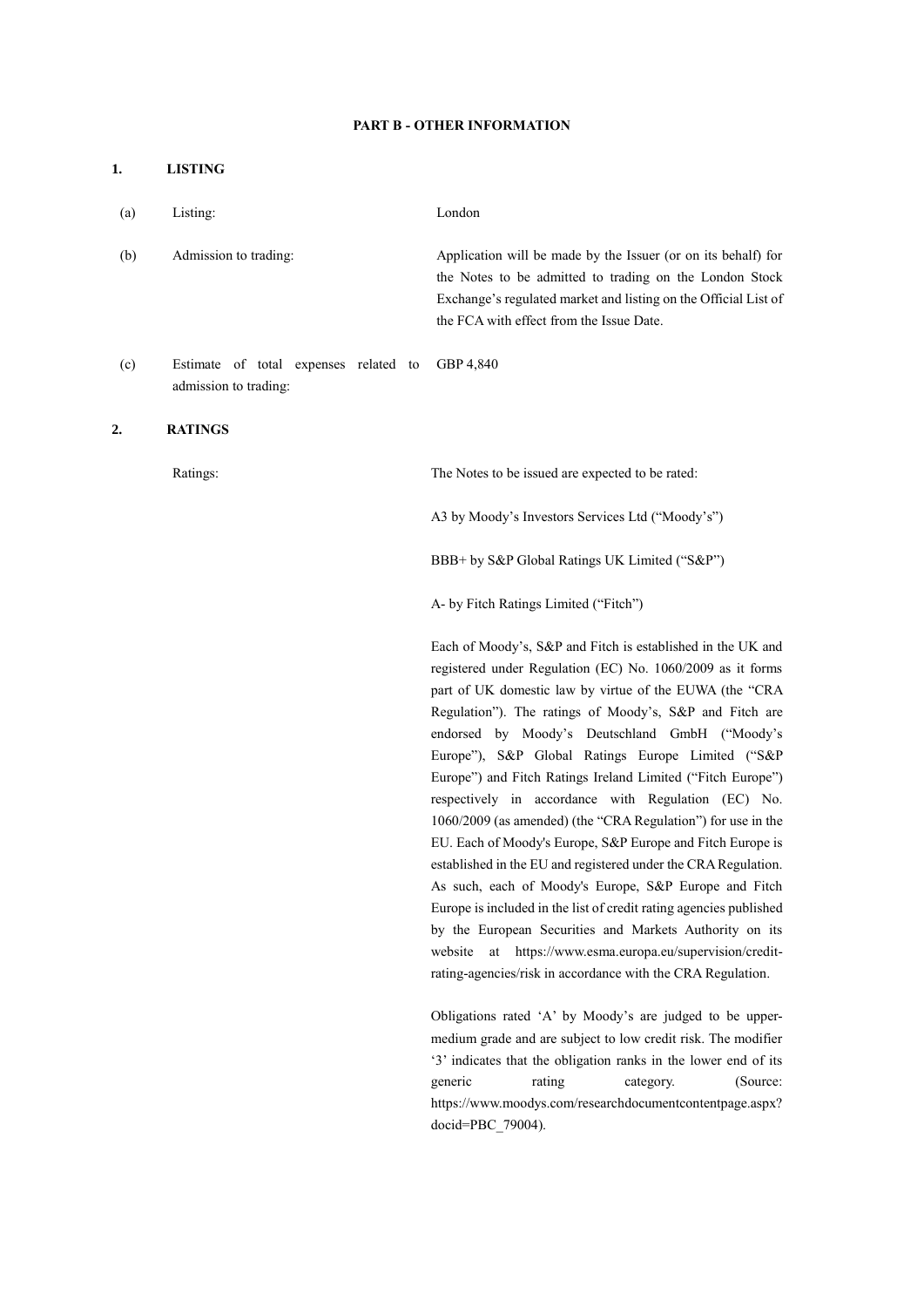Obligations rated 'BBB' by S&P exhibit adequate protection parameters. However, adverse economic conditions or changing circumstances are more likely to weaken the obligor's capacity to meet its financial commitments on the obligation. The addition of a plus  $(+)$  sign is to show relative standing within this rating category. (Source: https://www.standardandpoors.com/en\_US/web/guest/article/- /view/sourceId/504352).

Obligations rated 'A' by Fitch are judged to indicate that expectations of credit risk are currently low. The capacity for payment of financial commitments is considered strong. This capacity may, nevertheless, be more vulnerable to adverse business or economic conditions than is the case for higher ratings. The addition of a minus (-) sign is to denote its relative status within this rating category. (Source: https://www.fitchratings.com/research/fund-assetmanagers/rating-definitions-11-06-2020).

## **3. INTERESTS OF NATURAL AND LEGAL PERSONS INVOLVED IN THE ISSUE**

So far as the Issuer is aware, no person involved in the issue of the Notes has an interest material to the offer. The Manager and its affiliates have engaged, and may in the future engage, in investment banking and/or commercial banking transactions with, and may perform other services for, the Issuer and the Guarantor and their affiliates in the ordinary course of business.

## **4. REASONS FOR THE OFFER, ESTIMATED NET PROCEEDS AND TOTAL EXPENSES**

| (a) | Reasons for the offer:         | See "Use of Proceeds" in the Offering Circular                                                                         |
|-----|--------------------------------|------------------------------------------------------------------------------------------------------------------------|
| (b) | Estimated net proceeds:        | GBP 100,000,000                                                                                                        |
| 5.  | YIELD                          |                                                                                                                        |
|     | Indication of yield:           | 1.43 per cent. per annum                                                                                               |
|     |                                | The yield is calculated at the Issue Date on the basis of the<br>Issue Price. It is not an indication of future yield. |
| 6.  | PERFORMANCE OF INTEREST RATES  |                                                                                                                        |
|     | Not applicable.                |                                                                                                                        |
| 7.  | <b>OPERATIONAL INFORMATION</b> |                                                                                                                        |
|     | ISIN:<br>(a)                   | XS2393234211                                                                                                           |

(b) Common Code: 239323421